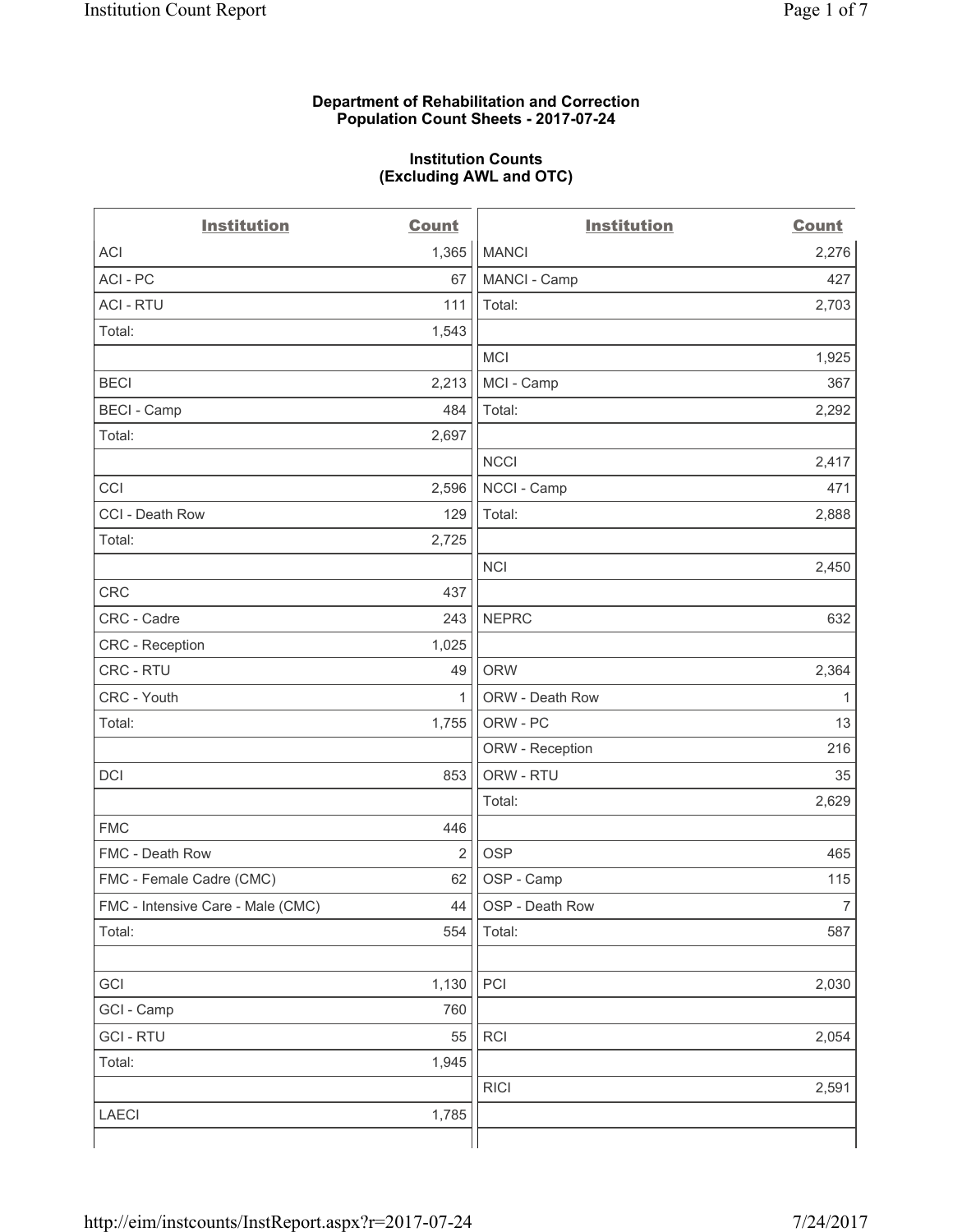|                          |       | SCI              |                          | 2,043  |
|--------------------------|-------|------------------|--------------------------|--------|
| LECI                     | 2,155 |                  |                          |        |
| LECI - Camp              | 193   | SOCF             |                          | 1,292  |
| Total:                   | 2,348 | SOCF - RTU       |                          | 60     |
|                          |       | Total:           |                          | 1,352  |
| LOCI                     | 2,271 |                  |                          |        |
|                          |       | <b>TCI</b>       |                          | 1,081  |
| LORCI                    | 218   | TCI - Camp       |                          | 448    |
| LORCI - Cadre            | 143   | Total:           |                          | 1,529  |
| <b>LORCI - Reception</b> | 988   |                  |                          |        |
| Total:                   | 1,349 | <b>TOCI</b>      |                          | 866    |
|                          |       | <b>TOCI - PC</b> |                          | 98     |
| <b>MACI</b>              | 1,097 | Total:           |                          | 964    |
| MACI - Minimum           | 1,271 |                  |                          |        |
| Total:                   | 2,368 | <b>WCI</b>       |                          | 1,146  |
|                          |       | <b>WCI-RTU</b>   |                          | 86     |
|                          |       | Total:           |                          | 1,232  |
|                          |       |                  |                          |        |
|                          |       |                  | <b>Total Population:</b> | 50,169 |

\* The Total Population includes 30 Offenders with Reason Codes 30 & 31. \*\* The Total Population includes 41 Offenders with Reason Code 0A.

# **Male Population by Security Level (Include AWL and Exclude OTC)**

| <b>Security Level</b>  | <b>Body</b> | <b>AWL</b> | $(-OTC)$ | <b>Total</b> |
|------------------------|-------------|------------|----------|--------------|
| Total Level 5          | 76          | 0          | 0        | 76           |
| Total Level 4          | 2,113       | 26         | 26       | 2,113        |
| Total Level 3          | 11,607      | 147        | 103      | 11,651       |
| Total Level 2          | 16,036      | 251        | 184      | 16,103       |
| Total Level 1          | 15,925      | 159        | 88       | 15,996       |
| <b>Total Death Row</b> | 139         | 0          | 0        | 139          |
| <b>Total Male</b>      | 45,896      | 583        | 401      | 46,078       |

### **Female Population by Institution (Include AWL and Exclude OTC)**

| <b>Institution</b>       | <b>Body</b> | <b>AWL</b> | <u>(-OTC)</u> | <b>Total</b> |
|--------------------------|-------------|------------|---------------|--------------|
| <b>DCI</b>               | 853         | 14         | 11            | 856          |
| <b>FMC</b>               | 21          | 2          |               | 22           |
| FMC - Female Cadre (CMC) | 62          | റ          | 0             | 64           |
| <b>NEPRC</b>             | 631         | 9          | 5             | 635          |
| <b>ORW</b>               | 2,363       | 51         | 30            | 2,384        |
|                          |             |            |               |              |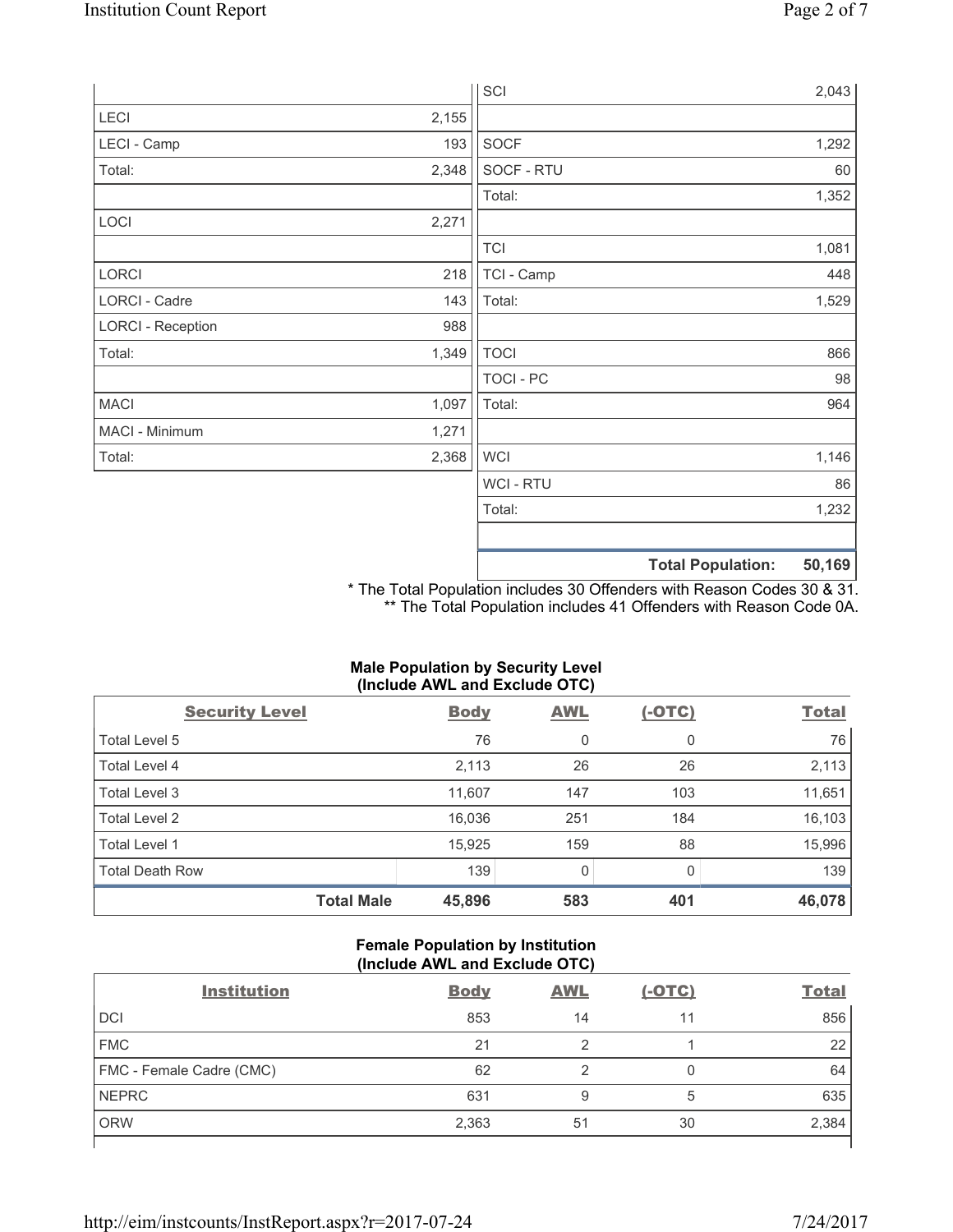| <b>ORW</b> - Death Row |                          |        | 0   |     |        |
|------------------------|--------------------------|--------|-----|-----|--------|
| ORW - PC               |                          | 13     | 0   |     | 13     |
| <b>ORW</b> - Reception |                          | 216    |     |     | 216    |
| <b>ORW - RTU</b>       |                          | 35     |     |     | 35     |
|                        | <b>Total Female</b>      | 4,195  | 79  | 48  | 4,226  |
|                        |                          |        |     |     |        |
|                        | <b>Total Population:</b> | 50,091 | 662 | 449 | 50,304 |

### **Male Population by Institution: Security Level 5 (Include AWL and Exclude OTC)**

|             | <b>Institution</b>   | <b>Body</b>   | <b>AWL</b>   | $(-OTC)$ | <b>Total</b> |
|-------------|----------------------|---------------|--------------|----------|--------------|
| <b>CRC</b>  |                      |               | Ω            |          |              |
| LECI        |                      | $\mathcal{P}$ | 0            |          |              |
| <b>MACI</b> |                      |               | 0            |          |              |
| <b>OSP</b>  |                      | 50            | 0            |          | 50           |
| <b>SOCF</b> |                      | 18            | $\mathbf{0}$ |          | 18           |
| SOCF - RTU  |                      | 3             | 0            |          |              |
| <b>TOCI</b> |                      |               |              |          |              |
|             | <b>Total Level 5</b> | 76            |              |          | 76           |

# **Male Population by Institution: Security Level 4 (Include AWL and Exclude OTC)**

| <b>Institution</b>       | <b>Body</b>    | <b>AWL</b>          | $(-OTC)$         | <b>Total</b>     |
|--------------------------|----------------|---------------------|------------------|------------------|
| ACI                      | 9              | $\mathbf 0$         | 0                | $\boldsymbol{9}$ |
| CCI                      | $\overline{2}$ | $\mathbf 0$         | $\mathbf 0$      | $\sqrt{2}$       |
| ${\sf CRC}$              | 23             | $\mathsf{O}\xspace$ | $\boldsymbol{0}$ | 23               |
| CRC - Reception          | $\overline{4}$ | $\mathsf{O}\xspace$ | $\mathbf 0$      | 4                |
| <b>FMC</b>               | 1              | $\mathbf 0$         | $\boldsymbol{0}$ | 1                |
| GCI                      | $\overline{2}$ | $\mathsf{O}\xspace$ | 0                | $\sqrt{2}$       |
| LECI                     | 11             | 0                   | $\boldsymbol{0}$ | 11               |
| LOCI                     | $\mathsf 3$    | 0                   | $\mathsf{0}$     | $\sqrt{3}$       |
| LORCI                    | 13             | $\overline{2}$      | $\overline{2}$   | 13               |
| <b>LORCI - Reception</b> | $\overline{4}$ | $\mathsf{O}\xspace$ | $\mathbf 0$      | $\overline{4}$   |
| <b>MACI</b>              | 21             | 1                   | 1                | 21               |
| <b>MANCI</b>             | 29             | $\mathbf{1}$        | 1                | 29               |
| <b>MCI</b>               | $\overline{2}$ | $\mathbf 0$         | $\mathbf 0$      | $\overline{2}$   |
| <b>NCCI</b>              | $\mathsf 3$    | $\mathbf 0$         | $\mathbf 0$      | $\sqrt{3}$       |
| <b>NCI</b>               | 1              | $\mathbf 0$         | $\mathbf 0$      | 1                |
| <b>OSP</b>               | 406            | 4                   | 4                | 406              |
| PCI                      | 1              | $\mathbf 0$         | $\boldsymbol{0}$ | 1                |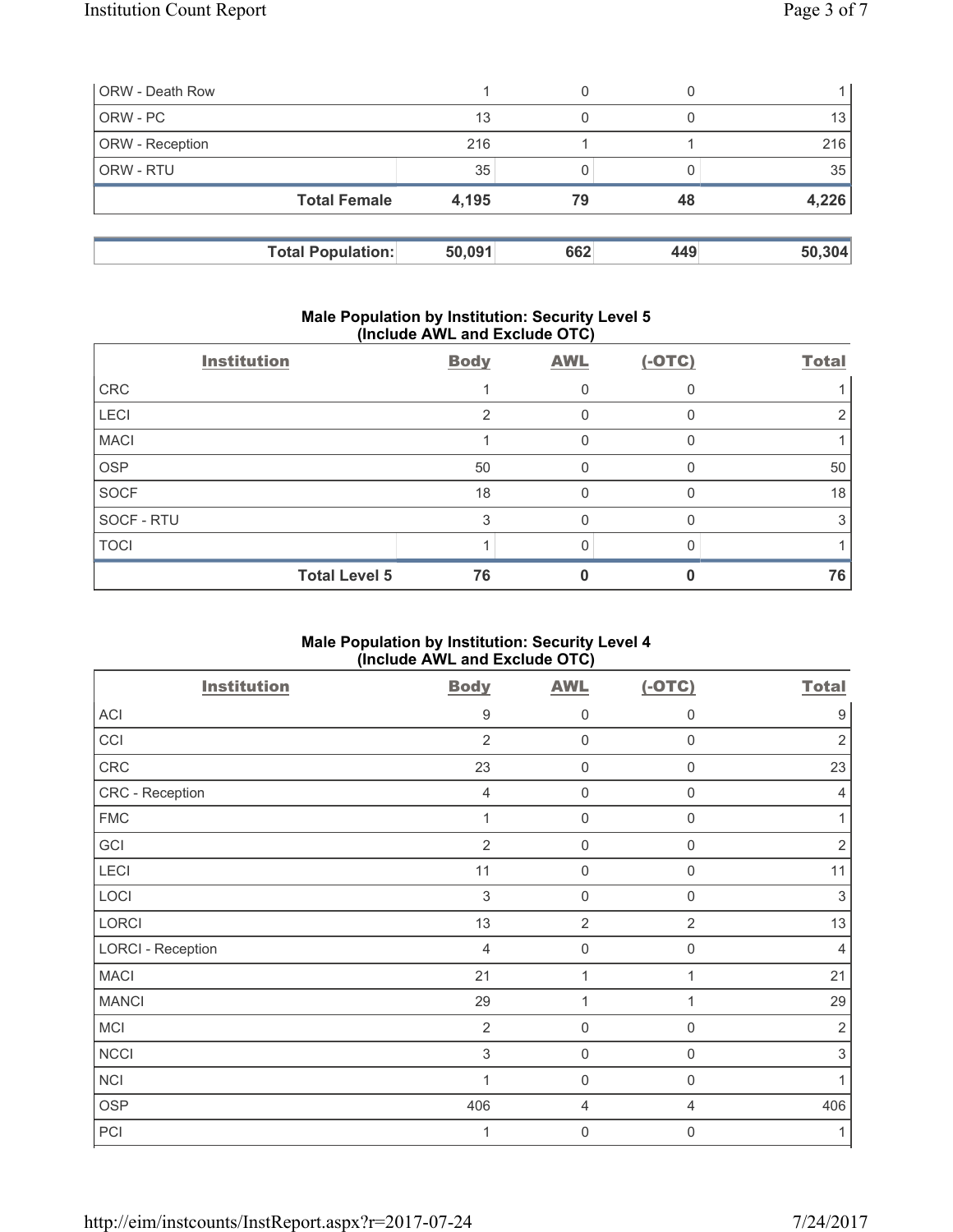| <b>RCI</b>       | 15                            | $\Omega$ | <sup>0</sup> | 15    |
|------------------|-------------------------------|----------|--------------|-------|
| <b>RICI</b>      | 5                             | 0        |              | 5     |
| SCI              | 3                             | 0        | 0            | 3     |
| <b>SOCF</b>      | 1,268                         | 13       | 13           | 1,268 |
| SOCF - RTU       | 55                            | 0        | 0            | 55    |
| <b>TCI</b>       | 8                             | 0        | <sup>0</sup> | 8     |
| <b>TOCI</b>      | 187                           | 4        | 4            | 187   |
| <b>TOCI - PC</b> | 18                            |          |              | 18    |
| <b>WCI</b>       | 18                            | 0        | $\Omega$     | 18    |
| WCI - RTU        |                               | 0        |              |       |
|                  | <b>Total Level 4</b><br>2,113 | 26       | 26           | 2,113 |

# **Male Population by Institution: Security Level 3 (Include AWL and Exclude OTC)**

| <b>Institution</b>                | <b>Body</b>    | <b>AWL</b>          | $(-OTC)$            | <b>Total</b>              |
|-----------------------------------|----------------|---------------------|---------------------|---------------------------|
| <b>ACI</b>                        | 17             | $\mathsf{O}\xspace$ | $\mathbf 0$         | 17                        |
| ACI-PC                            | $\mathbf{1}$   | $\mathsf 0$         | $\mathsf 0$         | $\mathbf{1}$              |
| <b>BECI</b>                       | $\mathsf g$    | $\mathsf 0$         | $\mathsf 0$         | $\mathsf g$               |
| CCI                               | $\mathfrak{S}$ | $\mathsf{O}\xspace$ | $\mathsf{O}\xspace$ | $\ensuremath{\mathsf{3}}$ |
| <b>CRC</b>                        | 83             | $\overline{7}$      | $\mathsf 3$         | 87                        |
| CRC - Cadre                       | 142            | $\mathbf 0$         | $\mathbf 0$         | 142                       |
| CRC - Reception                   | 560            | $\mathsf g$         | 5                   | 564                       |
| CRC - RTU                         | 48             | $\mathbf 1$         | $\mathsf 0$         | 49                        |
| <b>FMC</b>                        | $\sqrt{5}$     | $\mathsf{O}\xspace$ | $\mathsf{O}\xspace$ | $\sqrt{5}$                |
| FMC - Intensive Care - Male (CMC) | $\sqrt{5}$     | $\mathsf{O}\xspace$ | $\mathsf 0$         | $\sqrt{5}$                |
| GCI                               | $\mathbf{1}$   | $\mathsf{O}\xspace$ | $\mathsf 0$         | $\mathbf{1}$              |
| <b>LAECI</b>                      | $\overline{2}$ | $\mathsf{O}\xspace$ | $\mathsf 0$         | $\overline{2}$            |
| LECI                              | 2,130          | 17                  | 14                  | 2,133                     |
| LOCI                              | $\overline{2}$ | $\mathbf 0$         | $\mathbf 0$         | $\overline{2}$            |
| LORCI                             | 30             | 23                  | 20                  | 33                        |
| <b>LORCI - Cadre</b>              | 93             | $\mathbf 0$         | $\mathbf 0$         | 93                        |
| <b>LORCI - Reception</b>          | 475            | $\mathbf 1$         | $\mathbf{1}$        | 475                       |
| <b>MACI</b>                       | 999            | $\overline{7}$      | 4                   | 1,002                     |
| <b>MANCI</b>                      | 2,198          | 30                  | 21                  | 2,207                     |
| <b>NCCI</b>                       | $\overline{4}$ | $\mathbf{1}$        | $\mathbf{1}$        | 4                         |
| <b>NCI</b>                        | $\overline{7}$ | $\mathsf{O}\xspace$ | $\mathsf 0$         | $\overline{7}$            |
| <b>OSP</b>                        | 5              | $\mathsf{O}\xspace$ | $\mathsf 0$         | $\overline{5}$            |
| PCI                               | 27             | $\overline{2}$      | $\mathbf 0$         | 29                        |
| <b>RCI</b>                        | 1,883          | 28                  | 20                  | 1,891                     |
| <b>RICI</b>                       | 17             | $\mathbf 0$         | $\mathbf 0$         | 17                        |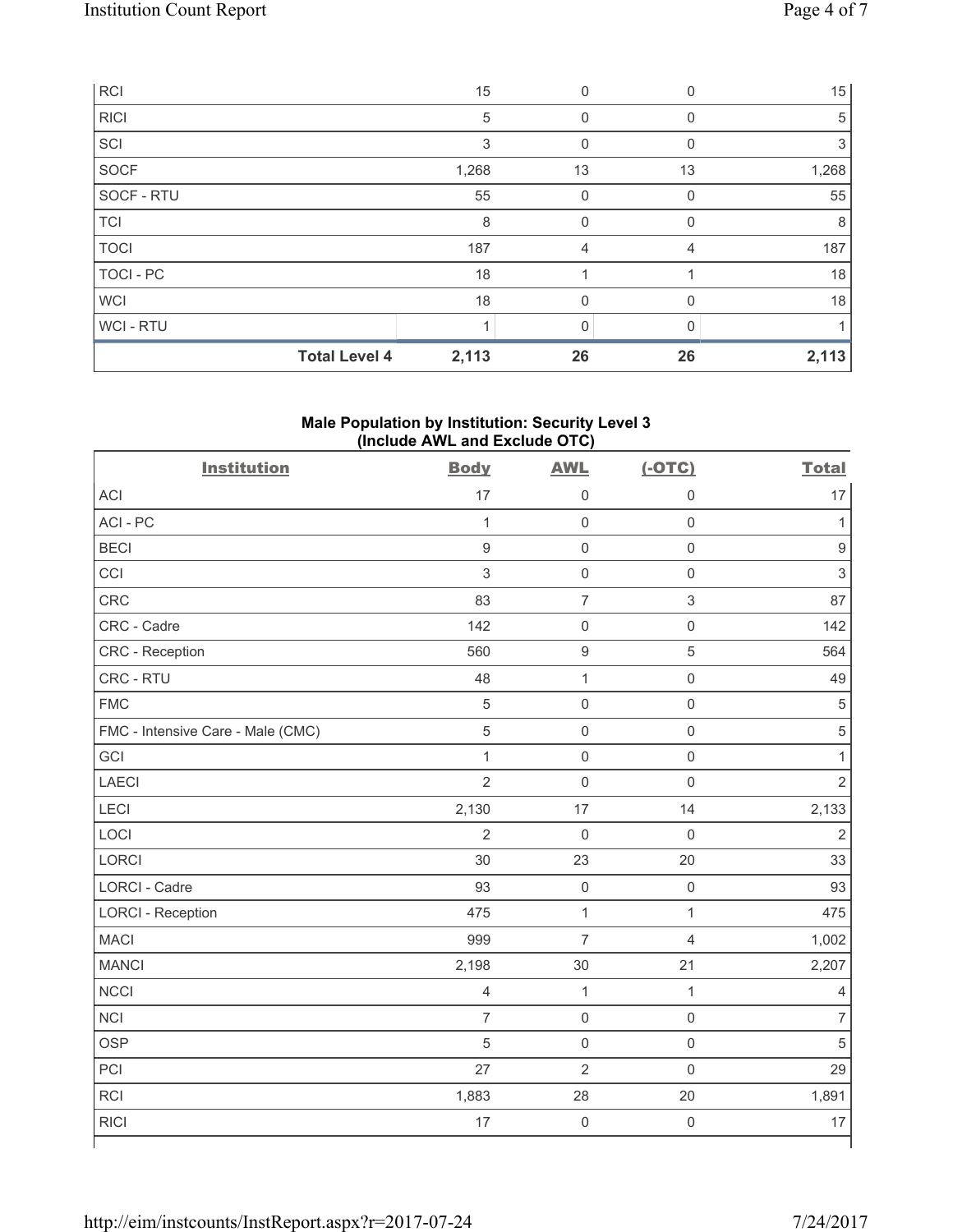| SCI                  | 21             | 0            | 0   | 21     |
|----------------------|----------------|--------------|-----|--------|
| SOCF                 | 4              | 0            |     | 4      |
| SOCF - RTU           | $\mathfrak{p}$ | 0            | 0   | 2      |
| <b>TCI</b>           | 1,027          | 10           |     | 1,030  |
| TCI - Camp           |                | $\mathbf{0}$ |     |        |
| <b>TOCI</b>          | 518            | 5            | 2   | 521    |
| TOCI - PC            | 80             | $\mathbf 0$  | 0   | 80     |
| <b>WCI</b>           | 1,123          | 6            | 5   | 1,124  |
| <b>WCI-RTU</b>       | 85             | 0            |     | 85     |
| <b>Total Level 3</b> | 11,607         | 147          | 103 | 11,651 |

## **Male Population by Institution: Security Level 2 (Include AWL and Exclude OTC)**

| <b>Institution</b>                | <b>Body</b>    | <b>AWL</b>          | $(-OTC)$                  | <b>Total</b>   |
|-----------------------------------|----------------|---------------------|---------------------------|----------------|
| <b>ACI</b>                        | 681            | $\overline{7}$      | $\overline{4}$            | 684            |
| ACI-PC                            | 64             | $\mathsf 0$         | $\mathsf{O}\xspace$       | 64             |
| <b>ACI - RTU</b>                  | 76             | $\mathbf{1}$        | $\mathbf{1}$              | 76             |
| <b>BECI</b>                       | 1,409          | 12                  | $\,6\,$                   | 1,415          |
| CCI                               | 1,885          | 18                  | 12                        | 1,891          |
| <b>CRC</b>                        | 157            | $\,$ 5 $\,$         | $\sqrt{3}$                | 159            |
| CRC - Cadre                       | 101            | $\mathsf{O}\xspace$ | $\mathsf 0$               | 101            |
| CRC - Reception                   | 289            | $\overline{7}$      | $\overline{7}$            | 289            |
| CRC - Youth                       | $\mathbf{1}$   | $\mathsf 0$         | $\mathsf{O}\xspace$       | 1              |
| <b>FMC</b>                        | $\overline{7}$ | $\mathbf{1}$        | $\mathbf 0$               | 8              |
| FMC - Intensive Care - Male (CMC) | 16             | $\mathsf{O}\xspace$ | $\mathbf 0$               | 16             |
| GCI                               | 565            | $\,6\,$             | $\ensuremath{\mathsf{3}}$ | 568            |
| <b>GCI-RTU</b>                    | 40             | $\mathbf{1}$        | $\mathbf{1}$              | 40             |
| <b>LAECI</b>                      | 1,088          | 21                  | 19                        | 1,090          |
| LECI                              | 3              | $\mathbf 0$         | $\mathsf 0$               | $\mathfrak{S}$ |
| LOCI                              | 1,243          | 14                  | 11                        | 1,246          |
| <b>LORCI</b>                      | 116            | 38                  | 34                        | 120            |
| <b>LORCI - Cadre</b>              | 43             | $\mathsf{O}\xspace$ | $\mathsf{O}\xspace$       | 43             |
| <b>LORCI - Reception</b>          | 272            | $\mathbf{1}$        | $\mathbf 0$               | 273            |
| <b>MACI</b>                       | 76             | $\mathsf 0$         | $\mathsf 0$               | 76             |
| <b>MANCI</b>                      | 24             | $\mathsf{O}\xspace$ | $\mathbf 0$               | 24             |
| <b>MCI</b>                        | 1,465          | 22                  | 15                        | 1,472          |
| MCI - Camp                        | $\mathbf{1}$   | $\mathbf 0$         | $\mathsf 0$               | $\mathbf{1}$   |
| <b>NCCI</b>                       | 1,404          | 15                  | 15                        | 1,404          |
| NCCI - Camp                       | $\mathbf{1}$   | $\mathbf 0$         | $\mathbf 0$               | 1              |
| <b>NCI</b>                        | 1,675          | 21                  | 17                        | 1,679          |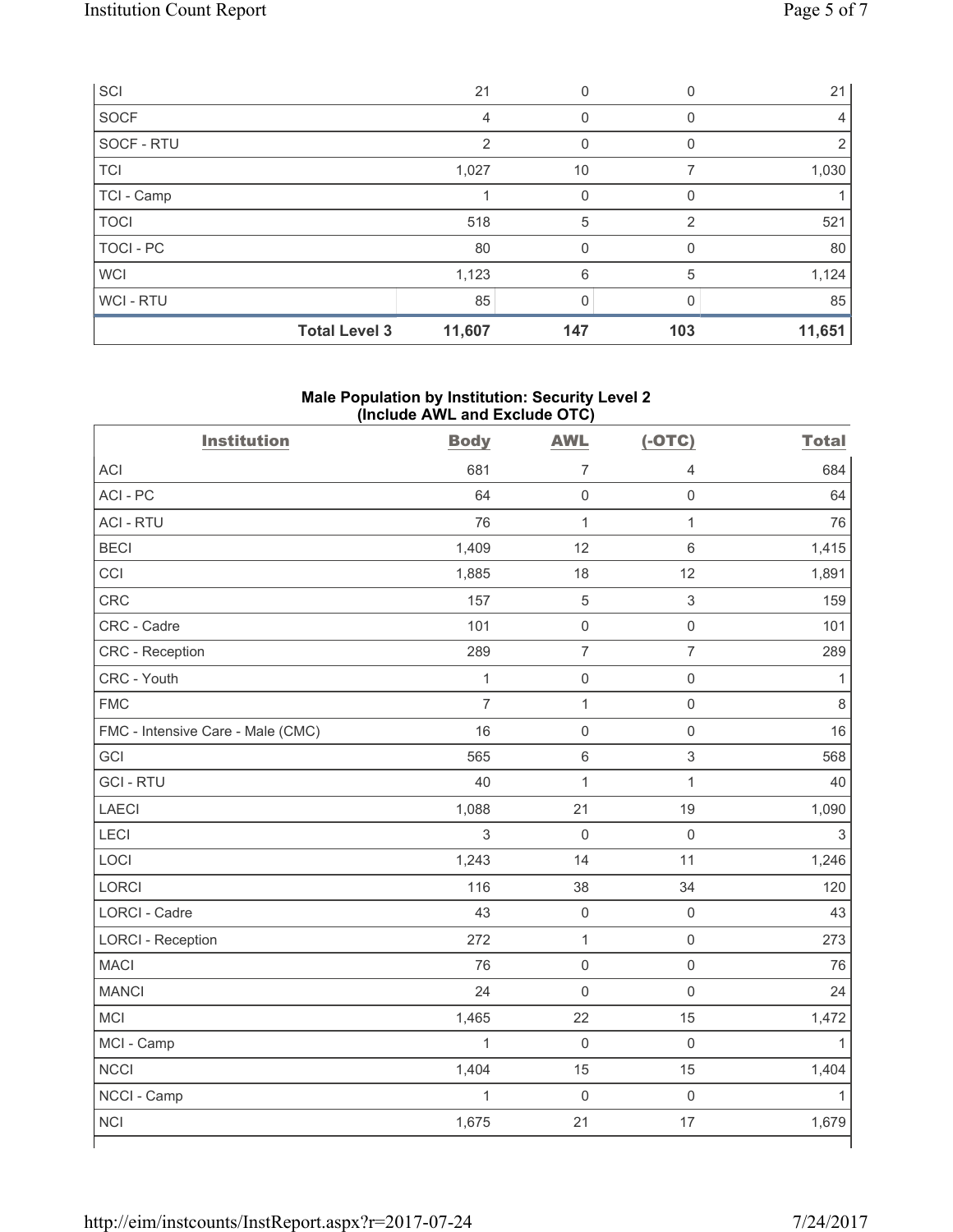| PCI         |                      | 706    | 15  | 6   | 715     |
|-------------|----------------------|--------|-----|-----|---------|
| <b>RCI</b>  |                      | 156    |     |     | 156     |
| <b>RICI</b> |                      | 1,520  | 30  | 21  | 1,529   |
| SCI         |                      | 933    | 16  | 9   | 940     |
| <b>TCI</b>  |                      | 4      | O   |     | 4       |
| <b>TOCI</b> |                      | 11     |     |     | 11      |
| <b>WCI</b>  |                      |        |     |     | 4       |
|             | <b>Total Level 2</b> | 16,036 | 251 | 184 | 16, 103 |

## **Male Population by Institution: Security Level 1 (Include AWL and Exclude OTC)**

| 659<br><b>ACI</b><br>658<br>3<br>$\overline{2}$<br>ACI - PC<br>$\overline{2}$<br>$\overline{2}$<br>$\mathbf 0$<br>$\mathbf 0$<br><b>ACI - RTU</b><br>35<br>$\mathbf 0$<br>$\mathsf{O}\xspace$<br>35<br><b>BECI</b><br>8<br>795<br>14<br>801<br><b>BECI - Camp</b><br>484<br>$\mathsf{O}\xspace$<br>484<br>$\mathbf 0$<br>CCI<br>705<br>3<br>$\mathbf{1}$<br>707<br>$\mathfrak{S}$<br><b>CRC</b><br>108<br>$\overline{4}$<br>109<br>3<br><b>CRC</b> - Reception<br>168<br>4<br>169<br>CRC - RTU<br>$\mathbf{1}$<br>$\mathsf{O}\xspace$<br>$\mathsf{O}\xspace$<br>$\mathbf{1}$<br><b>FMC</b><br>3<br>411<br>8<br>416<br>23<br>$\mathbf 0$<br>$\mathsf{O}\xspace$<br>23<br>FMC - Intensive Care - Male (CMC)<br>$\overline{7}$<br>GCI<br>562<br>14<br>569<br>GCI - Camp<br>760<br>3<br>$\mathsf{O}\xspace$<br>763<br><b>GCI-RTU</b><br>$\mathsf{O}\xspace$<br>15<br>$\mathsf 0$<br>15<br><b>LAECI</b><br>$\mathfrak{S}$<br>695<br>$\mathbf 5$<br>697<br>$\mathsf g$<br>$\overline{9}$<br>$\mathsf{O}\xspace$<br>LECI<br>$\mathsf 0$<br>193<br>$\mathsf{O}\xspace$<br>$\mathsf{O}\xspace$<br>LECI - Camp<br>193<br>LOCI<br>$\mathsf{O}\xspace$<br>1,023<br>$\ensuremath{\mathsf{3}}$<br>1,026<br>LORCI<br>59<br>$\boldsymbol{9}$<br>$\,8\,$<br>60<br>$\overline{7}$<br><b>LORCI - Cadre</b><br>$\mathsf{O}\xspace$<br>$\overline{7}$<br>$\mathsf{O}\xspace$<br>237<br>$\overline{2}$<br><b>LORCI - Reception</b><br>$\overline{2}$<br>237<br>MACI - Minimum<br>1,271<br>4<br>$\mathbf{1}$<br>1,274<br><b>MANCI</b><br>24<br>$\overline{2}$<br>$\mathbf{1}$<br>25<br>$\mathsf{O}\xspace$<br>427<br>$\mathbf 0$<br>427<br>MANCI - Camp<br>MCI<br>458<br>6<br>$\mathbf{1}$<br>463<br>MCI - Camp<br>$\mathbf 0$<br>$\mathsf{O}\xspace$<br>366<br>366<br><b>NCCI</b><br>$\overline{7}$<br>1,009<br>1,006<br>10<br>$\mathbf{1}$<br>$\mathbf{1}$<br>470<br>NCCI - Camp<br>470 | <b>Institution</b> | <b>Body</b> | <b>AWL</b> | $(-OTC)$ | <b>Total</b> |
|--------------------------------------------------------------------------------------------------------------------------------------------------------------------------------------------------------------------------------------------------------------------------------------------------------------------------------------------------------------------------------------------------------------------------------------------------------------------------------------------------------------------------------------------------------------------------------------------------------------------------------------------------------------------------------------------------------------------------------------------------------------------------------------------------------------------------------------------------------------------------------------------------------------------------------------------------------------------------------------------------------------------------------------------------------------------------------------------------------------------------------------------------------------------------------------------------------------------------------------------------------------------------------------------------------------------------------------------------------------------------------------------------------------------------------------------------------------------------------------------------------------------------------------------------------------------------------------------------------------------------------------------------------------------------------------------------------------------------------------------------------------------------------------------------------------------------------------------------------------------|--------------------|-------------|------------|----------|--------------|
|                                                                                                                                                                                                                                                                                                                                                                                                                                                                                                                                                                                                                                                                                                                                                                                                                                                                                                                                                                                                                                                                                                                                                                                                                                                                                                                                                                                                                                                                                                                                                                                                                                                                                                                                                                                                                                                                    |                    |             |            |          |              |
|                                                                                                                                                                                                                                                                                                                                                                                                                                                                                                                                                                                                                                                                                                                                                                                                                                                                                                                                                                                                                                                                                                                                                                                                                                                                                                                                                                                                                                                                                                                                                                                                                                                                                                                                                                                                                                                                    |                    |             |            |          |              |
|                                                                                                                                                                                                                                                                                                                                                                                                                                                                                                                                                                                                                                                                                                                                                                                                                                                                                                                                                                                                                                                                                                                                                                                                                                                                                                                                                                                                                                                                                                                                                                                                                                                                                                                                                                                                                                                                    |                    |             |            |          |              |
|                                                                                                                                                                                                                                                                                                                                                                                                                                                                                                                                                                                                                                                                                                                                                                                                                                                                                                                                                                                                                                                                                                                                                                                                                                                                                                                                                                                                                                                                                                                                                                                                                                                                                                                                                                                                                                                                    |                    |             |            |          |              |
|                                                                                                                                                                                                                                                                                                                                                                                                                                                                                                                                                                                                                                                                                                                                                                                                                                                                                                                                                                                                                                                                                                                                                                                                                                                                                                                                                                                                                                                                                                                                                                                                                                                                                                                                                                                                                                                                    |                    |             |            |          |              |
|                                                                                                                                                                                                                                                                                                                                                                                                                                                                                                                                                                                                                                                                                                                                                                                                                                                                                                                                                                                                                                                                                                                                                                                                                                                                                                                                                                                                                                                                                                                                                                                                                                                                                                                                                                                                                                                                    |                    |             |            |          |              |
|                                                                                                                                                                                                                                                                                                                                                                                                                                                                                                                                                                                                                                                                                                                                                                                                                                                                                                                                                                                                                                                                                                                                                                                                                                                                                                                                                                                                                                                                                                                                                                                                                                                                                                                                                                                                                                                                    |                    |             |            |          |              |
|                                                                                                                                                                                                                                                                                                                                                                                                                                                                                                                                                                                                                                                                                                                                                                                                                                                                                                                                                                                                                                                                                                                                                                                                                                                                                                                                                                                                                                                                                                                                                                                                                                                                                                                                                                                                                                                                    |                    |             |            |          |              |
|                                                                                                                                                                                                                                                                                                                                                                                                                                                                                                                                                                                                                                                                                                                                                                                                                                                                                                                                                                                                                                                                                                                                                                                                                                                                                                                                                                                                                                                                                                                                                                                                                                                                                                                                                                                                                                                                    |                    |             |            |          |              |
|                                                                                                                                                                                                                                                                                                                                                                                                                                                                                                                                                                                                                                                                                                                                                                                                                                                                                                                                                                                                                                                                                                                                                                                                                                                                                                                                                                                                                                                                                                                                                                                                                                                                                                                                                                                                                                                                    |                    |             |            |          |              |
|                                                                                                                                                                                                                                                                                                                                                                                                                                                                                                                                                                                                                                                                                                                                                                                                                                                                                                                                                                                                                                                                                                                                                                                                                                                                                                                                                                                                                                                                                                                                                                                                                                                                                                                                                                                                                                                                    |                    |             |            |          |              |
|                                                                                                                                                                                                                                                                                                                                                                                                                                                                                                                                                                                                                                                                                                                                                                                                                                                                                                                                                                                                                                                                                                                                                                                                                                                                                                                                                                                                                                                                                                                                                                                                                                                                                                                                                                                                                                                                    |                    |             |            |          |              |
|                                                                                                                                                                                                                                                                                                                                                                                                                                                                                                                                                                                                                                                                                                                                                                                                                                                                                                                                                                                                                                                                                                                                                                                                                                                                                                                                                                                                                                                                                                                                                                                                                                                                                                                                                                                                                                                                    |                    |             |            |          |              |
|                                                                                                                                                                                                                                                                                                                                                                                                                                                                                                                                                                                                                                                                                                                                                                                                                                                                                                                                                                                                                                                                                                                                                                                                                                                                                                                                                                                                                                                                                                                                                                                                                                                                                                                                                                                                                                                                    |                    |             |            |          |              |
|                                                                                                                                                                                                                                                                                                                                                                                                                                                                                                                                                                                                                                                                                                                                                                                                                                                                                                                                                                                                                                                                                                                                                                                                                                                                                                                                                                                                                                                                                                                                                                                                                                                                                                                                                                                                                                                                    |                    |             |            |          |              |
|                                                                                                                                                                                                                                                                                                                                                                                                                                                                                                                                                                                                                                                                                                                                                                                                                                                                                                                                                                                                                                                                                                                                                                                                                                                                                                                                                                                                                                                                                                                                                                                                                                                                                                                                                                                                                                                                    |                    |             |            |          |              |
|                                                                                                                                                                                                                                                                                                                                                                                                                                                                                                                                                                                                                                                                                                                                                                                                                                                                                                                                                                                                                                                                                                                                                                                                                                                                                                                                                                                                                                                                                                                                                                                                                                                                                                                                                                                                                                                                    |                    |             |            |          |              |
|                                                                                                                                                                                                                                                                                                                                                                                                                                                                                                                                                                                                                                                                                                                                                                                                                                                                                                                                                                                                                                                                                                                                                                                                                                                                                                                                                                                                                                                                                                                                                                                                                                                                                                                                                                                                                                                                    |                    |             |            |          |              |
|                                                                                                                                                                                                                                                                                                                                                                                                                                                                                                                                                                                                                                                                                                                                                                                                                                                                                                                                                                                                                                                                                                                                                                                                                                                                                                                                                                                                                                                                                                                                                                                                                                                                                                                                                                                                                                                                    |                    |             |            |          |              |
|                                                                                                                                                                                                                                                                                                                                                                                                                                                                                                                                                                                                                                                                                                                                                                                                                                                                                                                                                                                                                                                                                                                                                                                                                                                                                                                                                                                                                                                                                                                                                                                                                                                                                                                                                                                                                                                                    |                    |             |            |          |              |
|                                                                                                                                                                                                                                                                                                                                                                                                                                                                                                                                                                                                                                                                                                                                                                                                                                                                                                                                                                                                                                                                                                                                                                                                                                                                                                                                                                                                                                                                                                                                                                                                                                                                                                                                                                                                                                                                    |                    |             |            |          |              |
|                                                                                                                                                                                                                                                                                                                                                                                                                                                                                                                                                                                                                                                                                                                                                                                                                                                                                                                                                                                                                                                                                                                                                                                                                                                                                                                                                                                                                                                                                                                                                                                                                                                                                                                                                                                                                                                                    |                    |             |            |          |              |
|                                                                                                                                                                                                                                                                                                                                                                                                                                                                                                                                                                                                                                                                                                                                                                                                                                                                                                                                                                                                                                                                                                                                                                                                                                                                                                                                                                                                                                                                                                                                                                                                                                                                                                                                                                                                                                                                    |                    |             |            |          |              |
|                                                                                                                                                                                                                                                                                                                                                                                                                                                                                                                                                                                                                                                                                                                                                                                                                                                                                                                                                                                                                                                                                                                                                                                                                                                                                                                                                                                                                                                                                                                                                                                                                                                                                                                                                                                                                                                                    |                    |             |            |          |              |
|                                                                                                                                                                                                                                                                                                                                                                                                                                                                                                                                                                                                                                                                                                                                                                                                                                                                                                                                                                                                                                                                                                                                                                                                                                                                                                                                                                                                                                                                                                                                                                                                                                                                                                                                                                                                                                                                    |                    |             |            |          |              |
|                                                                                                                                                                                                                                                                                                                                                                                                                                                                                                                                                                                                                                                                                                                                                                                                                                                                                                                                                                                                                                                                                                                                                                                                                                                                                                                                                                                                                                                                                                                                                                                                                                                                                                                                                                                                                                                                    |                    |             |            |          |              |
|                                                                                                                                                                                                                                                                                                                                                                                                                                                                                                                                                                                                                                                                                                                                                                                                                                                                                                                                                                                                                                                                                                                                                                                                                                                                                                                                                                                                                                                                                                                                                                                                                                                                                                                                                                                                                                                                    |                    |             |            |          |              |
|                                                                                                                                                                                                                                                                                                                                                                                                                                                                                                                                                                                                                                                                                                                                                                                                                                                                                                                                                                                                                                                                                                                                                                                                                                                                                                                                                                                                                                                                                                                                                                                                                                                                                                                                                                                                                                                                    |                    |             |            |          |              |